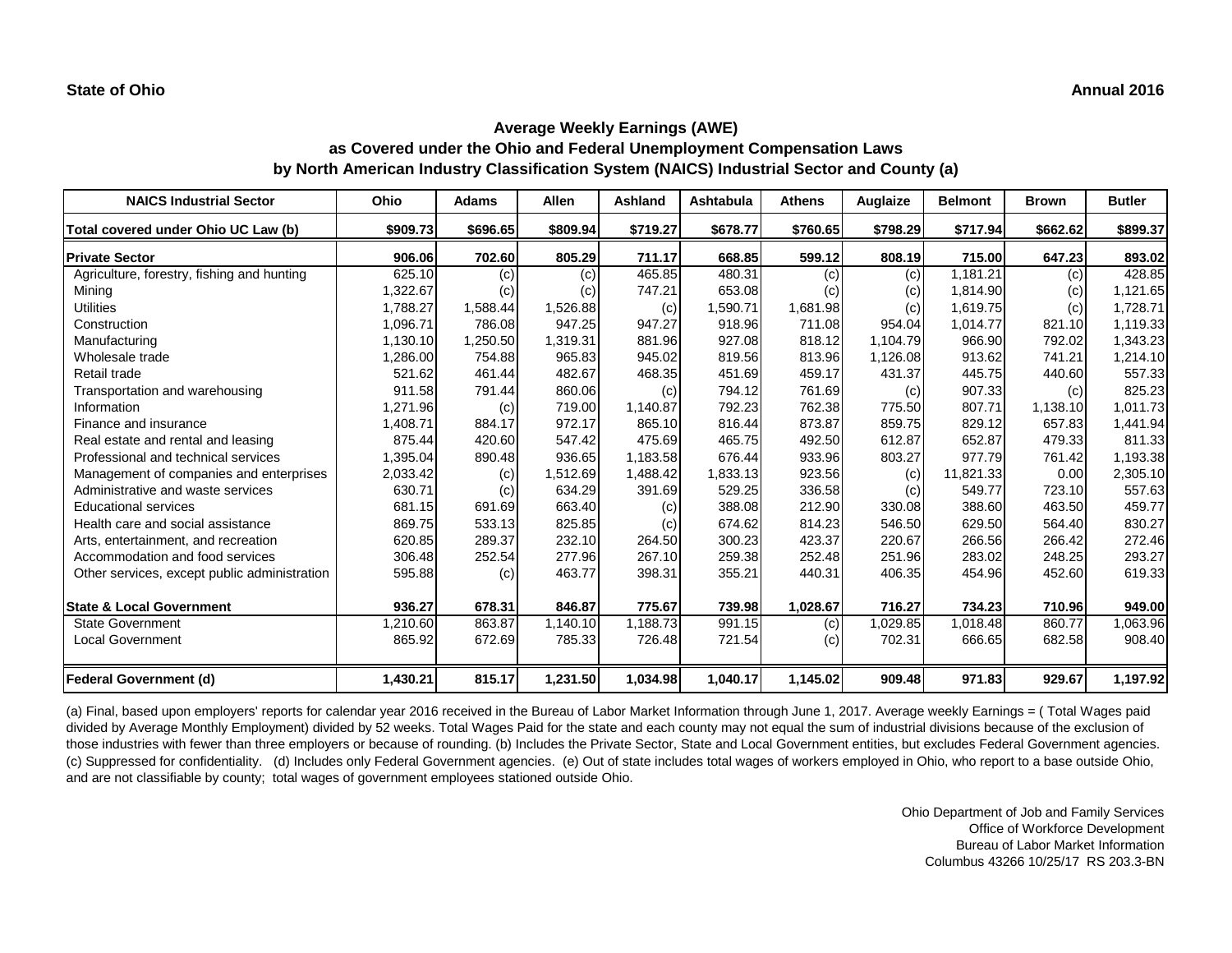| <b>NAICS Industrial Sector</b>               | Carroll  | Champaign | <b>Clark</b> | <b>Clermont</b> | <b>Clinton</b> | Columbiana | <b>Coshocton</b> | <b>Crawford</b> | Cuyahoga   | <b>Darke</b> |
|----------------------------------------------|----------|-----------|--------------|-----------------|----------------|------------|------------------|-----------------|------------|--------------|
| Total covered under Ohio UC Law (b)          | \$708.54 | \$751.50  | \$727.73     | \$809.60        | \$813.98       | \$668.83   | \$704.60         | \$686.44        | \$1,028.35 | \$719.92     |
| <b>Private Sector</b>                        | 720.73   | 759.62    | 720.42       | 805.48          | 823.23         | 657.71     | 703.81           | 675.87          | 1,028.42   | 721.00       |
| Agriculture, forestry, fishing and hunting   | 386.56   | (c)       | 750.13       | (c)             | (c)            | 451.00     | 644.96           | (c)             | 446.12     | (c)          |
| Mining                                       | 1,173.37 | (c)       | 1,945.15     | (c)             | (c)            | 786.48     | 958.81           | (c)             | 1,406.81   | (c)          |
| <b>Utilities</b>                             | 1,592.10 | (c)       | (c)          | 1,606.77        | (c)            | 1,764.67   | 1,932.46         | (c)             | 1,735.62   | 1,675.08     |
| Construction                                 | 1,341.69 | 850.00    | 825.79       | 921.02          | 690.52         | 896.79     | 900.67           | 809.56          | 1,184.85   | 918.25       |
| Manufacturing                                | 804.98   | 1,003.60  | 973.81       | 1,097.31        | 1,030.60       | 805.06     | 930.00           | 796.98          | 1,201.94   | 871.52       |
| Wholesale trade                              | 777.12   | (c)       | (c)          | 1,397.73        | (c)            | 880.75     | 648.98           | 832.60          | 1,337.94   | 991.98       |
| Retail trade                                 | 465.69   | 468.94    | 485.69       | 522.29          | 495.60         | 493.48     | 444.17           | 451.37          | 533.94     | 478.56       |
| Transportation and warehousing               | 990.21   | 663.21    | 951.10       | 1,045.35        | 1,044.02       | 925.44     | 770.75           | (c)             | 980.31     | 863.35       |
| Information                                  | 921.02   | 753.35    | 1,103.06     | 1,621.62        | 844.52         | 844.71     | 694.12           | 676.67          | 1,362.58   | 589.77       |
| Finance and insurance                        | 700.25   | 872.37    | 857.13       | 1,339.63        | 1,005.02       | 865.35     | 794.23           | 1,085.58        | 1,677.85   | 968.37       |
| Real estate and rental and leasing           | 820.46   | 564.27    | 626.75       | 882.98          | 446.73         | 540.21     | 679.42           | 462.65          | 949.38     | 489.94       |
| Professional and technical services          | 732.85   | (c)       | 900.35       | 1,157.54        | 1,154.02       | 767.92     | (c)              | 603.63          | 1,516.00   | (c)          |
| Management of companies and enterprises      | 0.00     | (c)       | 1,415.52     | 1,612.35        | 1,238.75       | 1,121.42   | (c)              | (c)             | 2,260.02   | (c)          |
| Administrative and waste services            | 473.62   | 430.62    | 403.62       | 598.94          | 419.10         | 637.79     | 554.54           | (c)             | 699.12     | 666.96       |
| <b>Educational services</b>                  | 0.00     | (c)       | 776.42       | 438.56          | (c)            | 433.15     | 500.60           | (c)             | 772.35     | 407.33       |
| Health care and social assistance            | 501.56   | (c)       | 753.02       | 726.02          | (c)            | 674.90     | 563.88           | (c)             | 1,006.73   | 669.19       |
| Arts, entertainment, and recreation          | 255.92   | 247.06    | 319.06       | 384.58          | 230.65         | 196.15     | 260.37           | 210.81          | 1,192.50   | 214.81       |
| Accommodation and food services              | 237.81   | 238.31    | 272.40       | 299.40          | 285.31         | 240.87     | 236.88           | 222.77          | 342.94     | 231.73       |
| Other services, except public administration | 417.33   | 301.04    | 688.06       | 620.92          | 712.81         | 550.29     | 393.81           | 355.58          | 658.98     | 306.63       |
| <b>State &amp; Local Government</b>          | 637.52   | 712.48    | 775.08       | 839.77          | 750.21         | 734.54     | 709.19           | 756.13          | 1,027.73   | 711.67       |
| <b>State Government</b>                      | 1,000.35 | 914.44    | 991.06       | 812.27          | 1,148.42       | 1,000.56   | 906.73           | 1,266.60        | 1,316.42   | 964.12       |
| <b>Local Government</b>                      | 623.50   | 706.46    | 769.77       | 843.15          | 724.48         | 712.08     | 702.69           | 717.52          | 1,010.96   | 705.77       |
| <b>Federal Government (d)</b>                | 829.38   | 885.19    | 1,183.04     | 1,327.87        | 1,250.15       | 1,244.08   | 959.79           | 941.17          | 1,467.13   | 978.52       |

(a) Final, based upon employers' reports for calendar year 2016 received in the Bureau of Labor Market Information through June 1, 2017. Average weekly Earnings = ( Total Wages paid divided by Average Monthly Employment) divided by 52 weeks. Total Wages Paid for the state and each county may not equal the sum of industrial divisions because of the exclusion of those industries with fewer than three employers or because of rounding. (b) Includes the Private Sector, State and Local Government entities, but excludes Federal Government agencies. (c) Suppressed for confidentiality. (d) Includes only Federal Government agencies. (e) Out of state includes total wages of workers employed in Ohio, who report to a base outside Ohio, and are not classifiable by county; total wages of government employees stationed outside Ohio.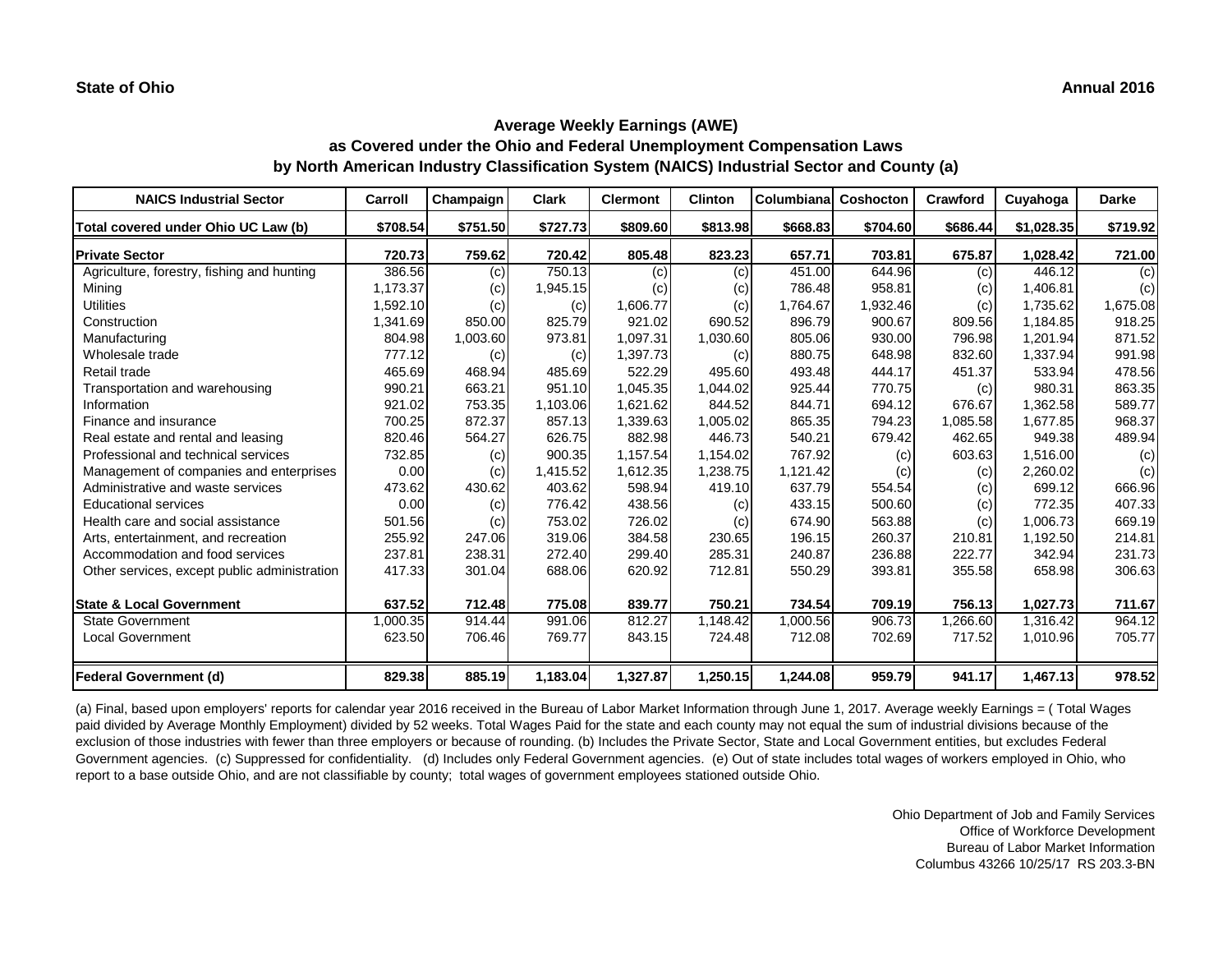| <b>NAICS Industrial Sector</b>               | <b>Defiance</b> | <b>Delaware</b> | Erie     | <b>Fairfield</b> | <b>Fayette</b> | <b>Franklin</b> | <b>Fulton</b> | Gallia   | Geauga   | Greene   |
|----------------------------------------------|-----------------|-----------------|----------|------------------|----------------|-----------------|---------------|----------|----------|----------|
| Total covered under Ohio UC Law (b)          | \$823.48        | \$1,005.96      | \$708.94 | \$694.31         | \$631.96       | \$1,015.33      | \$749.75      | \$674.06 | \$775.19 | \$842.88 |
| <b>Private Sector</b>                        | 833.17          | 1,009.33        | 686.08   | 665.83           | 613.54         | 982.02          | 760.23        | 670.94   | 770.85   | 818.08   |
| Agriculture, forestry, fishing and hunting   | 748.63          | (c)             | (c)      | 601.67           | 522.87         | 769.44          | (c)           | (c)      | (c)      | (c)      |
| Mining                                       | 0.00            | (c)             | (c)      | 552.63           | 0.00           | 1,376.13        | (c)           | (c)      | (c)      | (c)      |
| <b>Utilities</b>                             | (c)             | 1,389.77        | (c)      | 1,685.81         | (c)            | 2,041.12        | (c)           | 1,772.40 | (c)      | (c)      |
| Construction                                 | 875.06          | 1,075.83        | 954.21   | 917.35           | 1,047.27       | 1,201.60        | 1,097.96      | 704.92   | 959.60   | 937.54   |
| Manufacturing                                | 1,407.13        | 1,212.38        | 1,008.96 | 978.29           | 952.25         | 1,142.85        | 938.31        | 894.04   | 978.65   | 1,102.42 |
| Wholesale trade                              | (c)             | 1,391.29        | 1,111.06 | 1,073.23         | (c)            | 1,276.96        | 993.42        | 515.96   | 1,201.19 | 1,178.69 |
| Retail trade                                 | 487.04          | 504.73          | 485.48   | 462.69           | 378.92         | 593.38          | 471.75        | 447.10   | 505.40   | 465.15   |
| Transportation and warehousing               | 905.63          | 887.56          | (c)      | 810.10           | 731.48         | 1,045.75        | (c)           | 780.10   | (c)      | (c)      |
| Information                                  | 752.67          | 1,445.83        | 685.44   | 794.73           | 790.15         | 1,396.92        | 655.21        | 689.27   | 983.38   | 1,096.54 |
| Finance and insurance                        | 968.94          | 1,710.23        | 1,165.37 | 896.58           | 920.90         | 1,479.00        | 928.77        | 907.06   | 1,191.52 | 1,633.98 |
| Real estate and rental and leasing           | 529.71          | 765.27          | 577.75   | 720.33           | 641.48         | 987.65          | 620.92        | 591.96   | 837.12   | 654.50   |
| Professional and technical services          | 1,221.10        | 1,545.12        | 1,039.52 | 841.54           | 721.73         | 1,509.35        | (c)           | (c)      | 1,023.15 | 1,598.25 |
| Management of companies and enterprises      | 792.33          | 1,896.23        | 1,286.67 | 1,491.10         | 0.00           | 2,165.54        | (c)           | (c)      | 959.15   | 1,181.31 |
| Administrative and waste services            | 658.25          | 893.65          | 618.29   | 607.42           | 431.23         | 647.79          | 412.42        | 620.81   | 725.08   | 682.13   |
| <b>Educational services</b>                  | (c)             | 686.33          | 407.94   | 391.62           | (c)            | 732.83          | (c)           | (c)      | 608.81   | 793.63   |
| Health care and social assistance            | (c)             | 820.35          | 813.10   | 821.79           | (c)            | 870.46          | (c)           | (c)      | 697.67   | 773.48   |
| Arts, entertainment, and recreation          | 285.23          | 395.50          | 544.04   | 293.29           | 223.85         | 629.90          | 224.69        | 250.54   | 320.92   | 339.13   |
| Accommodation and food services              | 244.85          | 358.15          | 315.37   | 285.42           | 265.08         | 358.13          | 231.60        | 278.50   | 272.35   | 302.96   |
| Other services, except public administration | 391.31          | 582.71          | 456.73   | 548.23           | 409.92         | 739.40          | 443.85        | 569.31   | 560.73   | 503.10   |
| <b>State &amp; Local Government</b>          | 756.65          | 970.81          | 857.00   | 852.19           | 747.27         | 1,216.60        | 680.37        | 690.15   | 810.08   | 984.00   |
| State Government                             | 1,111.75        | 1,163.48        | 916.69   | 951.00           | 973.35         | 1,355.27        | 1,152.65      | 963.10   | 925.65   | (c)      |
| <b>Local Government</b>                      | 741.08          | 961.13          | 840.65   | 837.63           | 741.35         | 1,072.73        | 656.71        | 644.77   | 802.10   | (c)      |
| Federal Government (d)                       | 975.44          | 1,120.35        | 1,186.25 | 1,145.77         | 952.88         | 1,390.35        | 941.96        | 940.00   | 999.73   | 1,691.04 |

(a) Final, based upon employers' reports for calendar year 2016 received in the Bureau of Labor Market Information through June 1, 2017. Average weekly Earnings = ( Total Wages paid divided by Average Monthly Employment) divided by 52 weeks. Total Wages Paid for the state and each county may not equal the sum of industrial divisions because of the exclusion of those industries with fewer than three employers or because of rounding. (b) Includes the Private Sector, State and Local Government entities, but excludes Federal Government agencies. (c) Suppressed for confidentiality. (d) Includes only Federal Government agencies. (e) Out of state includes total wages of workers employed in Ohio, who report to a base outside Ohio, and are not classifiable by county; total wages of government employees stationed outside Ohio.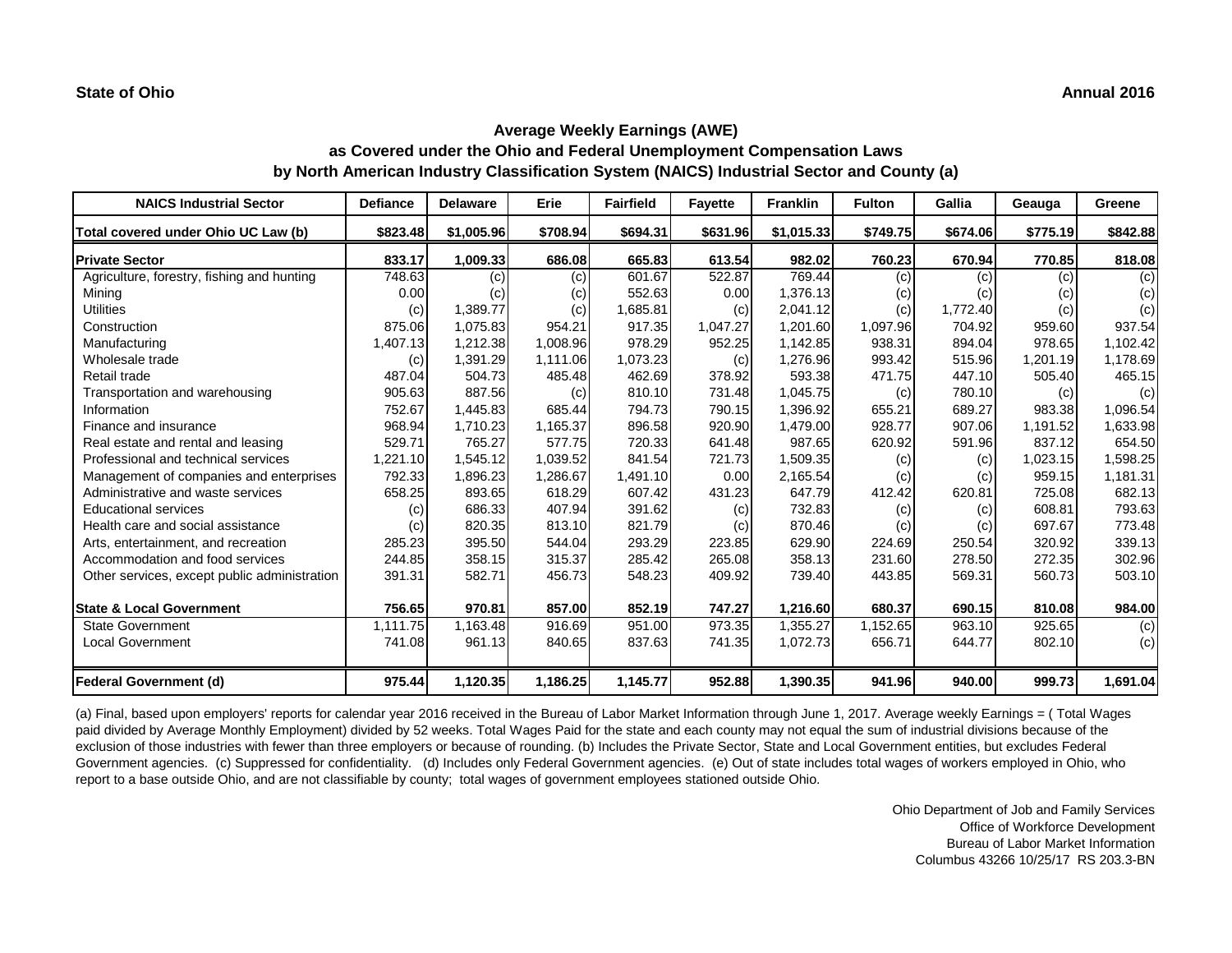| <b>NAICS Industrial Sector</b>               | <b>Guernsey</b> | <b>Hamilton</b> | <b>Hancock</b> | <b>Hardin</b> | <b>Harrison</b> | <b>Henry</b> | Highland | <b>Hocking</b> | <b>Holmes</b> | <b>Huron</b> |
|----------------------------------------------|-----------------|-----------------|----------------|---------------|-----------------|--------------|----------|----------------|---------------|--------------|
| Total covered under Ohio UC Law (b)          | \$732.63        | \$1,098.44      | \$904.27       | \$675.63      | \$732.92        | \$766.37     | \$618.88 | \$611.94       | \$692.60      | \$748.87     |
| <b>Private Sector</b>                        | 728.62          | 1,112.31        | 911.75         | 677.83        | 763.00          | 771.44       | 594.33   | 560.04         | 690.73        | 748.00       |
| Agriculture, forestry, fishing and hunting   | 724.92          | 676.62          | (c)            | 685.79        | (c)             | (c)          | 624.87   | (c)            | 562.56        | (c)          |
| Mining                                       | 951.10          | 1,428.00        | (c)            | 0.00          | (c)             | (c)          | 954.73   | (c)            | 701.90        | (c)          |
| <b>Utilities</b>                             | 1,475.13        | 1,762.54        | 1,560.63       | 1,478.29      | (c)             | 1,061.13     | 1,180.48 | 392.37         | 999.94        | (c)          |
| Construction                                 | 1,083.29        | 1,157.12        | 1,027.69       | 658.19        | 1,114.65        | 1,138.23     | 742.73   | 722.69         | 814.21        | 1,249.98     |
| Manufacturing                                | 968.54          | 1,553.00        | 1,027.63       | 908.69        | 859.13          | 1,050.75     | 803.81   | 835.77         | 764.71        | 888.88       |
| Wholesale trade                              | 1,122.83        | 1,452.52        | 1,023.27       | 1,149.63      | 869.77          | 904.13       | 671.12   | 1,052.90       | 739.50        | (c)          |
| Retail trade                                 | 444.42          | 541.71          | 488.21         | 424.69        | 341.38          | 460.06       | 448.08   | 459.15         | 552.73        | 472.96       |
| Transportation and warehousing               | 874.62          | 869.37          | 1,093.25       | 927.58        | (c)             | 784.15       | 626.48   | 798.46         | 943.75        | 920.33       |
| Information                                  | 567.50          | 1,569.52        | 758.83         | 369.73        | (c)             | 741.10       | 713.94   | 788.40         | 675.77        | 739.90       |
| Finance and insurance                        | 938.17          | 1,598.23        | 1,046.65       | 823.67        | 570.44          | 879.65       | 897.00   | 757.35         | 833.90        | 898.48       |
| Real estate and rental and leasing           | 609.71          | 1,052.52        | 695.83         | 457.38        | 587.06          | 636.54       | 532.58   | 509.83         | 540.42        | 549.40       |
| Professional and technical services          | 1,434.04        | 1,536.73        | 1,149.88       | 710.19        | (c)             | 847.44       | 709.83   | 559.83         | (c)           | 788.19       |
| Management of companies and enterprises      | 1,019.48        | 2,234.85        | 2,633.67       | 0.00          | (c)             | 0.00         | 998.06   | 0.00           | (c)           | 615.63       |
| Administrative and waste services            | 416.15          | 692.87          | 483.37         | 442.54        | 424.33          | 413.46       | 442.12   | 418.67         | 576.23        | 492.21       |
| <b>Educational services</b>                  | 283.79          | 632.50          | 845.73         | (c)           | 0.00            | 208.73       | 209.50   | 637.33         | (c)           | 330.63       |
| Health care and social assistance            | 697.96          | 1,028.94        | 861.96         | (c)           | 546.71          | 565.46       | 723.37   | 662.48         | (c)           | 842.40       |
| Arts, entertainment, and recreation          | 294.17          | 993.81          | 304.15         | 171.92        | 224.06          | 226.50       | 284.88   | 273.63         | 299.67        | 336.98       |
| Accommodation and food services              | 302.81          | 341.69          | 280.75         | 274.42        | 218.87          | 234.75       | 221.90   | 286.15         | 274.54        | 230.40       |
| Other services, except public administration | 419.37          | 649.37          | 473.67         | 382.40        | (c)             | 376.50       | 349.63   | 432.27         | 569.25        | 414.31       |
| <b>State &amp; Local Government</b>          | 756.19          | 949.13          | 804.48         | 664.62        | 616.33          | 742.58       | 703.42   | 766.25         | 714.12        | 755.94       |
| <b>State Government</b>                      | 1,008.31        | 999.31          | 1,196.17       | 977.75        | 1,100.15        | 957.23       | 897.77   | 1,096.23       | 985.85        | ,087.15      |
| <b>Local Government</b>                      | 681.50          | 936.46          | 780.81         | 655.73        | 583.02          | 737.54       | 695.60   | 695.96         | 706.62        | 744.79       |
| Federal Government (d)                       | 1,032.10        | 1,530.25        | 1,099.48       | 883.12        | 900.73          | 930.98       | 922.92   | 839.63         | 945.17        | 884.33       |

(a) Final, based upon employers' reports for calendar year 2016 received in the Bureau of Labor Market Information through June 1, 2017. Average weekly Earnings = ( Total Wages paid divided by Average Monthly Employment) divided by 52 weeks. Total Wages Paid for the state and each county may not equal the sum of industrial divisions because of the exclusion of those industries with fewer than three employers or because of rounding. (b) Includes the Private Sector, State and Local Government entities, but excludes Federal Government agencies. (c) Suppressed for confidentiality. (d) Includes only Federal Government agencies. (e) Out of state includes total wages of workers employed in Ohio, who report to a base outside Ohio, and are not classifiable by county; total wages of government employees stationed outside Ohio.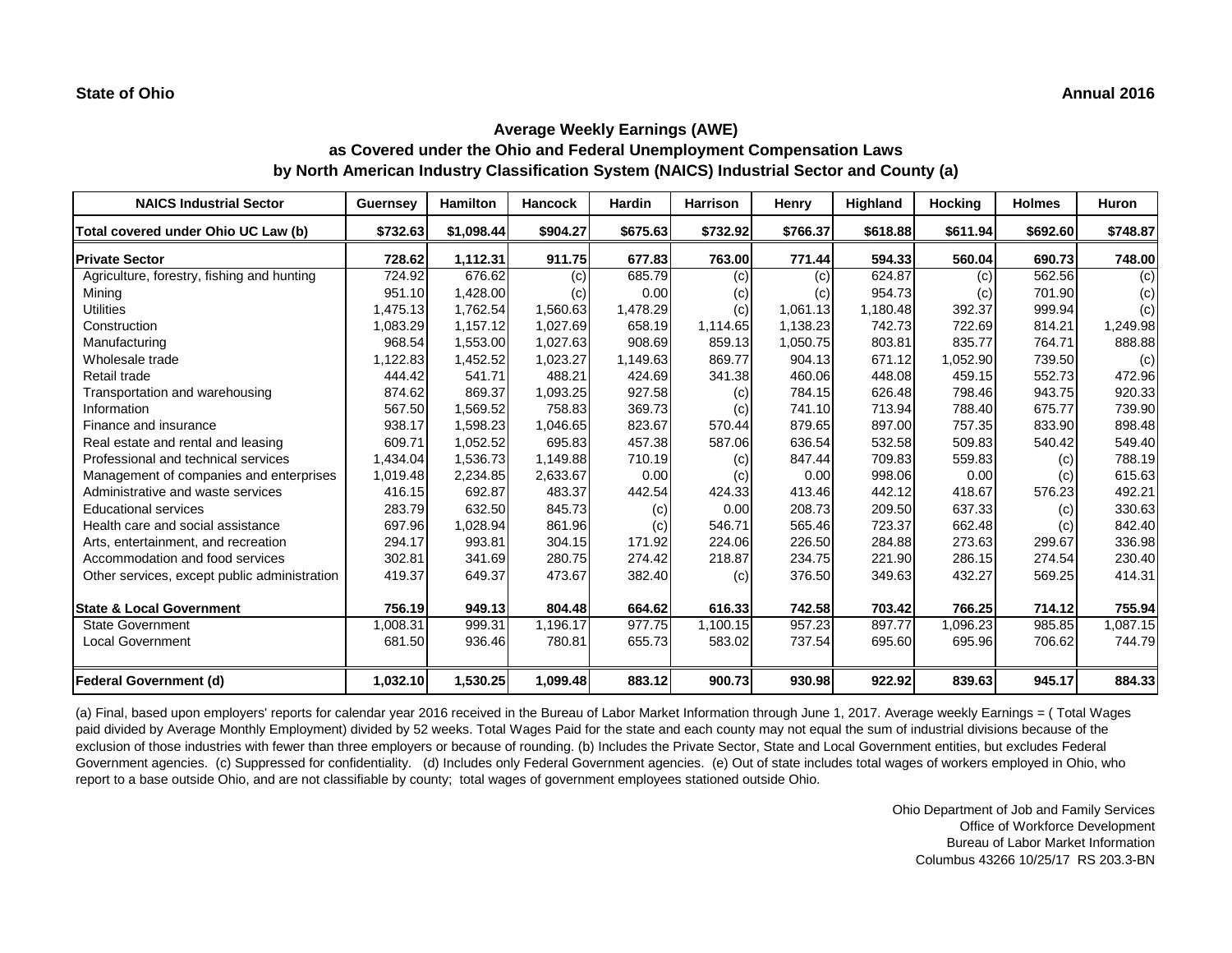| <b>NAICS Industrial Sector</b>               | <b>Jackson</b> | Jefferson | Knox     | Lake     | Lawrence | Licking  | Logan    | Lorain   | Lucas    | <b>Madison</b> |
|----------------------------------------------|----------------|-----------|----------|----------|----------|----------|----------|----------|----------|----------------|
| Total covered under Ohio UC Law (b)          | \$663.52       | \$741.56  | \$747.02 | \$829.56 | \$645.58 | \$778.60 | \$844.13 | \$782.94 | \$882.33 | \$802.44       |
| <b>Private Sector</b>                        | 647.98         | 752.40    | 759.69   | 826.44   | 618.02   | 765.90   | 856.04   | 776.23   | 863.92   | 774.13         |
| Agriculture, forestry, fishing and hunting   | 569.98         | 0.00      | 584.58   | 556.73   | 0.00     | 670.19   | 546.06   | 613.96   | 559.65   | 669.13         |
| Mining                                       | 961.38         | 1,011.00  | 858.19   | 1,477.48 | (c)      | 936.77   | 1,299.60 | 1,772.63 | 1,711.40 | 0.00           |
| <b>Utilities</b>                             | 1,347.62       | 1,948.25  | 1,343.12 | 2,019.10 | 1,274.25 | 1,480.92 | 1,202.42 | 1,573.31 | 1,783.29 | 0.00           |
| Construction                                 | 911.27         | 1,138.46  | 1,131.17 | 1,065.37 | 997.56   | 1,050.29 | 926.75   | 899.75   | 1,259.54 | 871.27         |
| Manufacturing                                | 798.19         | 1,286.21  | 1,101.23 | 1,204.83 | (c)      | 977.71   | 1,295.40 | 1,164.52 | 1,376.31 | 979.98         |
| Wholesale trade                              | 750.00         | 889.10    | 869.02   | 1,155.77 | 968.65   | 863.23   | 973.75   | 1,098.75 | 1,030.56 | 1,011.54       |
| Retail trade                                 | 431.73         | 448.87    | 482.25   | 491.71   | 430.35   | 544.67   | 488.37   | 479.33   | 500.85   | 555.96         |
| Transportation and warehousing               | 719.37         | 756.33    | 677.10   | 637.77   | 898.90   | 806.85   | 821.00   | 788.35   | 870.13   | 778.23         |
| Information                                  | 676.21         | 839.90    | 804.06   | 1,110.08 | 991.79   | 985.83   | 866.79   | 787.27   | 974.58   | 728.60         |
| Finance and insurance                        | 754.40         | 696.35    | 733.50   | 1,089.40 | 662.88   | 1,167.92 | 788.98   | 1,060.77 | 1,256.69 | 874.29         |
| Real estate and rental and leasing           | 508.65         | 520.10    | 508.88   | 820.08   | 619.23   | 650.31   | 636.54   | 565.04   | 1,254.04 | 560.27         |
| Professional and technical services          | 525.15         | 860.56    | 874.77   | 1,094.67 | 743.94   | 1,332.37 | (c)      | 1,117.88 | 1,151.50 | (c)            |
| Management of companies and enterprises      | 544.63         | 1,358.96  | 886.44   | 1,993.88 | 1,155.17 | 1,138.23 | (c)      | 1,770.33 | 1,617.00 | (c)            |
| Administrative and waste services            | 563.52         | 617.17    | 536.02   | 569.27   | 578.37   | 492.02   | 536.73   | 577.56   | 544.04   | 458.46         |
| <b>Educational services</b>                  | 296.15         | (c)       | 919.73   | 477.46   | 293.19   | 1,129.04 | 255.35   | 858.21   | 526.25   | (c)            |
| Health care and social assistance            | 789.92         | (c)       | 700.37   | 725.69   | 580.27   | 782.63   | 759.13   | 768.48   | 939.29   | (c)            |
| Arts, entertainment, and recreation          | 292.31         | 389.77    | 288.08   | 359.83   | 206.50   | 385.63   | 235.90   | 335.88   | 409.56   | 238.73         |
| Accommodation and food services              | 241.65         | 250.87    | 256.79   | 280.71   | 277.98   | 276.96   | 248.27   | 280.00   | 284.81   | 308.10         |
| Other services, except public administration | 363.69         | 427.79    | 437.92   | 574.48   | 575.83   | 689.40   | 518.65   | 556.92   | 525.25   | 490.73         |
| <b>State &amp; Local Government</b>          | 753.13         | 680.37    | 661.92   | 853.25   | 742.69   | 856.19   | 740.29   | 821.94   | 1,016.13 | 930.08         |
| State Government                             | 1,196.12       | 1,077.81  | 925.42   | 1,145.02 | 730.40   | 1,207.52 | 913.42   | 1,128.87 | 1,173.77 | 1,117.35       |
| <b>Local Government</b>                      | 708.27         | 670.88    | 630.33   | 850.98   | 744.60   | 812.44   | 732.96   | 795.46   | 949.88   | 788.35         |
| Federal Government (d)                       | 972.69         | 1,031.25  | 1,033.27 | 1,198.27 | 995.13   | 1,305.38 | 1,138.15 | 2,088.65 | 1,273.52 | 1,049.13       |

(a) Final, based upon employers' reports for calendar year 2016 received in the Bureau of Labor Market Information through June 1, 2017. Average weekly Earnings = ( Total Wages paid divided by Average Monthly Employment) divided by 52 weeks. Total Wages Paid for the state and each county may not equal the sum of industrial divisions because of the exclusion of those industries with fewer than three employers or because of rounding. (b) Includes the Private Sector, State and Local Government entities, but excludes Federal Government agencies. (c) Suppressed for confidentiality. (d) Includes only Federal Government agencies. (e) Out of state includes total wages of workers employed in Ohio, who report to a base outside Ohio, and are not classifiable by county; total wages of government employees stationed outside Ohio.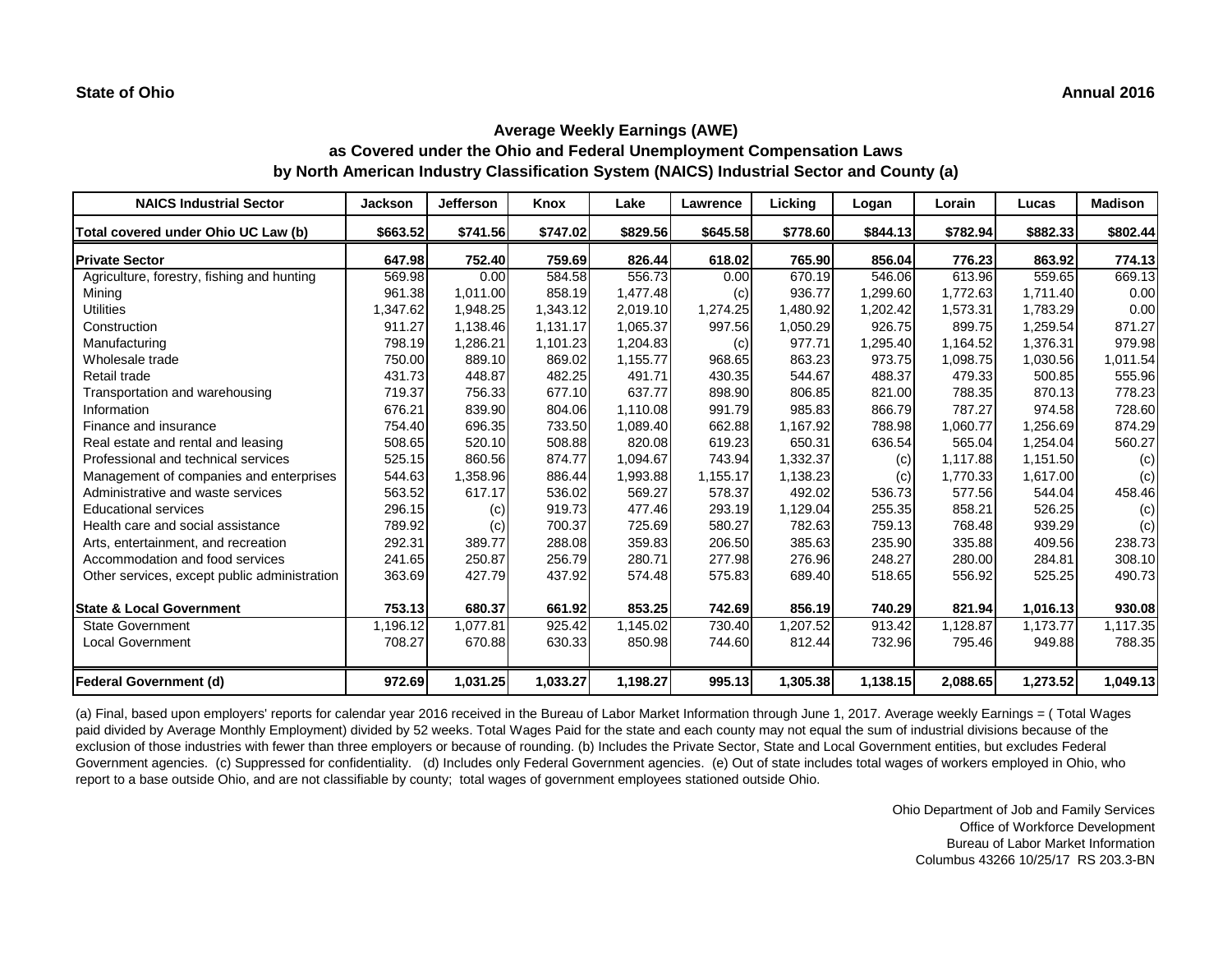| <b>NAICS Industrial Sector</b>               | <b>Mahoning</b> | <b>Marion</b> | <b>Medina</b> | <b>Meigs</b> | <b>Mercer</b> | Miami    | <b>Monroe</b> | Montgomery | Morgan   | <b>Morrow</b> |
|----------------------------------------------|-----------------|---------------|---------------|--------------|---------------|----------|---------------|------------|----------|---------------|
| Total covered under Ohio UC Law (b)          | \$706.62        | \$758.92      | \$786.40      | \$571.85     | \$722.33      | \$777.33 | \$584.31      | \$858.75   | \$648.77 | \$747.17      |
| <b>Private Sector</b>                        | 684.10          | 744.81        | 783.60        | 543.88       | 721.29        | 771.13   | 572.48        | 853.94     | 648.19   | 772.87        |
| Agriculture, forestry, fishing and hunting   | 651.77          | 665.42        | 401.65        | 292.88       | (c)           | (c)      | (c)           | 802.42     | (c)      | 718.92        |
| Mining                                       | 1,557.15        | 666.40        | 773.17        | 911.00       | (c)           | (c)      | (c)           | 940.02     | (c)      | 797.62        |
| <b>Utilities</b>                             | 1,704.63        | 1,751.10      | (c)           | (c)          | (c)           | (c)      | 1,552.98      | 1,414.62   | (c)      | (c)           |
| Construction                                 | 1,049.87        | 906.87        | 1,152.50      | 815.35       | 975.25        | 976.46   | 690.67        | 1,038.96   | 918.50   | 1,319.08      |
| Manufacturing                                | 916.94          | 915.60        | 1,014.25      | 651.77       | 845.87        | 994.83   | 573.04        | 1,032.21   | 964.35   | 1,004.96      |
| Wholesale trade                              | 976.81          | 1,102.02      | 1,123.81      | 570.02       | (c)           | (c)      | 1,263.63      | 1,147.40   | (c)      | 846.62        |
| Retail trade                                 | 496.98          | 492.65        | 501.67        | 478.67       | 509.23        | 521.85   | 374.58        | 507.88     | 383.85   | 447.58        |
| Transportation and warehousing               | 738.12          | 868.90        | (c)           | (c)          | 922.21        | 785.13   | 913.73        | 849.38     | 300.67   | (c)           |
| Information                                  | 978.35          | 965.08        | 995.92        | 753.92       | 661.38        | 553.73   | (c)           | 1,342.42   | 739.58   | 863.92        |
| Finance and insurance                        | 1,095.13        | 1,043.69      | 1,170.65      | 688.19       | 953.88        | 1,001.40 | 625.77        | 1,271.27   | 570.50   | 801.96        |
| Real estate and rental and leasing           | 635.62          | 631.58        | 696.50        | 506.88       | 616.08        | 716.73   | 736.87        | 782.60     | 144.25   | 499.17        |
| Professional and technical services          | 995.81          | 755.31        | 1,055.98      | (c)          | 859.87        | 990.85   | 674.83        | 1,333.81   | 999.35   | (c)           |
| Management of companies and enterprises      | 1,051.60        | 1,222.56      | 1,466.31      | (c)          | (c)           | 1,625.58 | 0.00          | 1,468.25   | 0.00     | (c)           |
| Administrative and waste services            | 586.83          | 511.77        | 649.44        | 442.35       | (c)           | 464.54   | 466.44        | 550.21     | 512.65   | 523.96        |
| <b>Educational services</b>                  | 477.67          | 310.31        | 443.88        | (c)          | (c)           | 575.96   | (c)           | 819.08     | 0.00     | (c)           |
| Health care and social assistance            | 722.69          | 861.98        | 659.60        | (c)          | (c)           | 770.90   | (c)           | 945.62     | 522.35   | (c)           |
| Arts, entertainment, and recreation          | 318.96          | 287.10        | 312.85        | 0.00         | 280.94        | 294.67   | 179.73        | 401.33     | (c)      | 237.37        |
| Accommodation and food services              | 267.71          | 267.29        | 279.40        | 265.73       | 227.65        | 286.85   | 216.81        | 305.00     | (c)      | 215.42        |
| Other services, except public administration | 471.02          | 430.52        | 507.35        | 434.98       | 383.15        | 514.58   | (c)           | 564.02     | 301.60   | 456.58        |
| <b>State &amp; Local Government</b>          | 862.85          | 832.98        | 808.31        | 635.62       | 729.13        | 825.21   | 615.44        | 898.73     | 650.63   | 679.81        |
| State Government                             | 1,138.60        | 1,104.37      | 1,058.81      | 843.81       | 846.60        | 1,179.75 | 968.29        | 1,277.96   | 939.31   | 1,112.38      |
| <b>Local Government</b>                      | 788.25          | 773.77        | 804.31        | 627.65       | 720.85        | 815.33   | 596.83        | 879.10     | 620.88   | 660.88        |
| Federal Government (d)                       | 1,240.46        | 1,064.50      | 1,190.81      | 946.44       | 975.10        | 1,062.04 | 875.77        | 1,392.00   | 905.56   | 919.44        |

(a) Final, based upon employers' reports for calendar year 2016 received in the Bureau of Labor Market Information through June 1, 2017. Average weekly Earnings = ( Total Wages paid divided by Average Monthly Employment) divided by 52 weeks. Total Wages Paid for the state and each county may not equal the sum of industrial divisions because of the exclusion of those industries with fewer than three employers or because of rounding. (b) Includes the Private Sector, State and Local Government entities, but excludes Federal Government agencies. (c) Suppressed for confidentiality. (d) Includes only Federal Government agencies. (e) Out of state includes total wages of workers employed in Ohio, who report to a base outside Ohio, and are not classifiable by county; total wages of government employees stationed outside Ohio.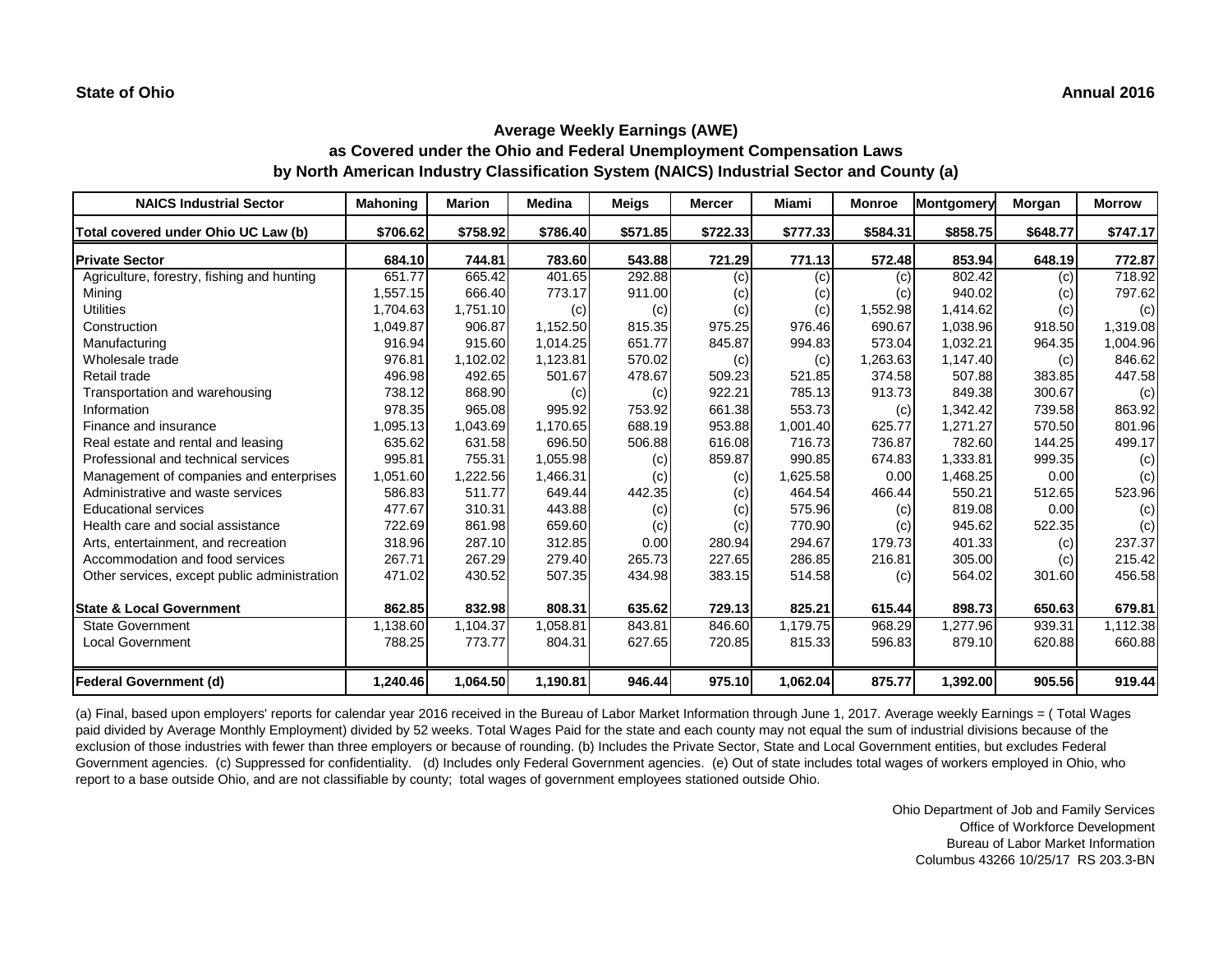| <b>NAICS Industrial Sector</b>               | <b>Muskingum</b>  | <b>Noble</b> | <b>Ottawa</b> | <b>Paulding</b> | <b>Perry</b> | Pickaway | <b>Pike</b> | Portage  | <b>Preble</b> | Putnam   |
|----------------------------------------------|-------------------|--------------|---------------|-----------------|--------------|----------|-------------|----------|---------------|----------|
| Total covered under Ohio UC Law (b)          | \$720.52          | \$693.58     | \$777.25      | \$661.87        | \$630.48     | \$793.85 | \$887.73    | \$805.81 | \$680.94      | \$690.67 |
| <b>Private Sector</b>                        | 719.81            | 630.12       | 779.83        | 657.52          | 613.65       | 742.42   | 920.31      | 766.04   | 685.58        | 693.50   |
| Agriculture, forestry, fishing and hunting   | 448.48            | 0.00         | (c)           | 804.38          | 670.27       | (c)      | (c)         | 560.94   | (c)           | (c)      |
| Mining                                       | 1,240.83          | 1,214.83     | (c)           | 1,126.90        | 914.02       | (c)      | (c)         | 1,060.79 | (c)           | (c)      |
| <b>Utilities</b>                             | 1,719.46          | 340.29       | (c)           | (c)             | 1,645.10     | 1,449.67 | (c)         | (c)      | (c)           | (c)      |
| Construction                                 | 861.38            | 722.40       | 968.56        | 757.31          | 711.63       | 983.81   | 1,358.15    | 1,050.56 | 820.58        | 813.12   |
| Manufacturing                                | 988.10            | 895.58       | 1,058.98      | 766.13          | 921.50       | 1,197.85 | 614.27      | 1,048.87 | 1,008.65      | 943.75   |
| Wholesale trade                              | 932.37            | 626.00       | (c)           | 826.40          | 522.23       | 1,082.50 | (c)         | 1,205.15 | (c)           | 927.94   |
| Retail trade                                 | 480.73            | 379.92       | 505.19        | 384.71          | 414.83       | 474.77   | 392.56      | 487.33   | 462.21        | 444.12   |
| Transportation and warehousing               | 849.56            | 899.33       | 678.81        | (c)             | 676.71       | 737.65   | 666.88      | (c)      | 744.23        | (c)      |
| Information                                  | 714.60            | 648.35       | 782.21        | 516.29          | 756.31       | 962.25   | 661.87      | 896.65   | 775.54        | 741.19   |
| Finance and insurance                        | 960.96            | 893.96       | 928.60        | 793.60          | 723.75       | 849.10   | 917.40      | 1,012.17 | 753.37        | 908.29   |
| Real estate and rental and leasing           | 641.27            | 349.35       | 566.81        | 403.63          | 271.81       | 527.27   | 555.67      | 722.67   | 495.38        | 630.46   |
| Professional and technical services          | 1,138.08          | 993.46       | 790.13        | 763.04          | 792.60       | (c)      | (c)         | 1,068.02 | (c)           | 857.50   |
| Management of companies and enterprises      | 990.12            | (c)          | ,263.21       | 0.00            | 2,131.94     | (c)      | (c)         | 1,297.31 | (c)           | 0.00     |
| Administrative and waste services            | 619.35            | (c)          | 687.50        | 631.88          | 725.12       | 541.06   | 1,583.58    | 583.87   | 353.48        | 516.63   |
| <b>Educational services</b>                  | $\left( c\right)$ | 0.00         | 293.12        | (c)             | (c)          | 250.58   | 269.88      | 647.94   | 316.12        | 281.00   |
| Health care and social assistance            | (c)               | 387.35       | 619.04        | (c)             | (c)          | 763.71   | 669.44      | 619.62   | 497.48        | 565.21   |
| Arts, entertainment, and recreation          | 287.10            | (c)          | 539.75        | (c)             | 162.29       | 344.79   | 273.54      | 320.90   | 201.27        | 248.69   |
| Accommodation and food services              | 278.63            | (c)          | 340.17        | (c)             | 225.63       | 290.73   | 230.60      | 279.48   | 246.50        | 190.33   |
| Other services, except public administration | 492.48            | 361.54       | 576.85        | 414.94          | 333.40       | 317.65   | 441.85      | 519.63   | 399.69        | 276.19   |
| <b>State &amp; Local Government</b>          | 724.69            | 835.35       | 763.29        | 677.65          | 677.50       | 924.94   | 696.65      | 963.77   | 658.08        | 672.56   |
| <b>State Government</b>                      | 860.02            | 1,024.29     | 967.96        | 931.10          | 1,021.04     | 1,108.17 | 834.58      | (c)      | 831.83        | 988.56   |
| <b>Local Government</b>                      | 714.33            | 645.35       | 746.85        | 669.77          | 667.87       | 823.54   | 687.21      | (c)      | 650.44        | 664.63   |
| <b>Federal Government (d)</b>                | 1,082.54          | 751.42       | 1,368.37      | 848.27          | 864.40       | 977.25   | 1,369.42    | 1,117.75 | 871.27        | 917.85   |

(a) Final, based upon employers' reports for calendar year 2016 received in the Bureau of Labor Market Information through June 1, 2017. Average weekly Earnings = ( Total Wages paid divided by Average Monthly Employment) divided by 52 weeks. Total Wages Paid for the state and each county may not equal the sum of industrial divisions because of the exclusion of those industries with fewer than three employers or because of rounding. (b) Includes the Private Sector, State and Local Government entities, but excludes Federal Government agencies. (c) Suppressed for confidentiality. (d) Includes only Federal Government agencies. (e) Out of state includes total wages of workers employed in Ohio, who report to a base outside Ohio, and are not classifiable by county; total wages of government employees stationed outside Ohio.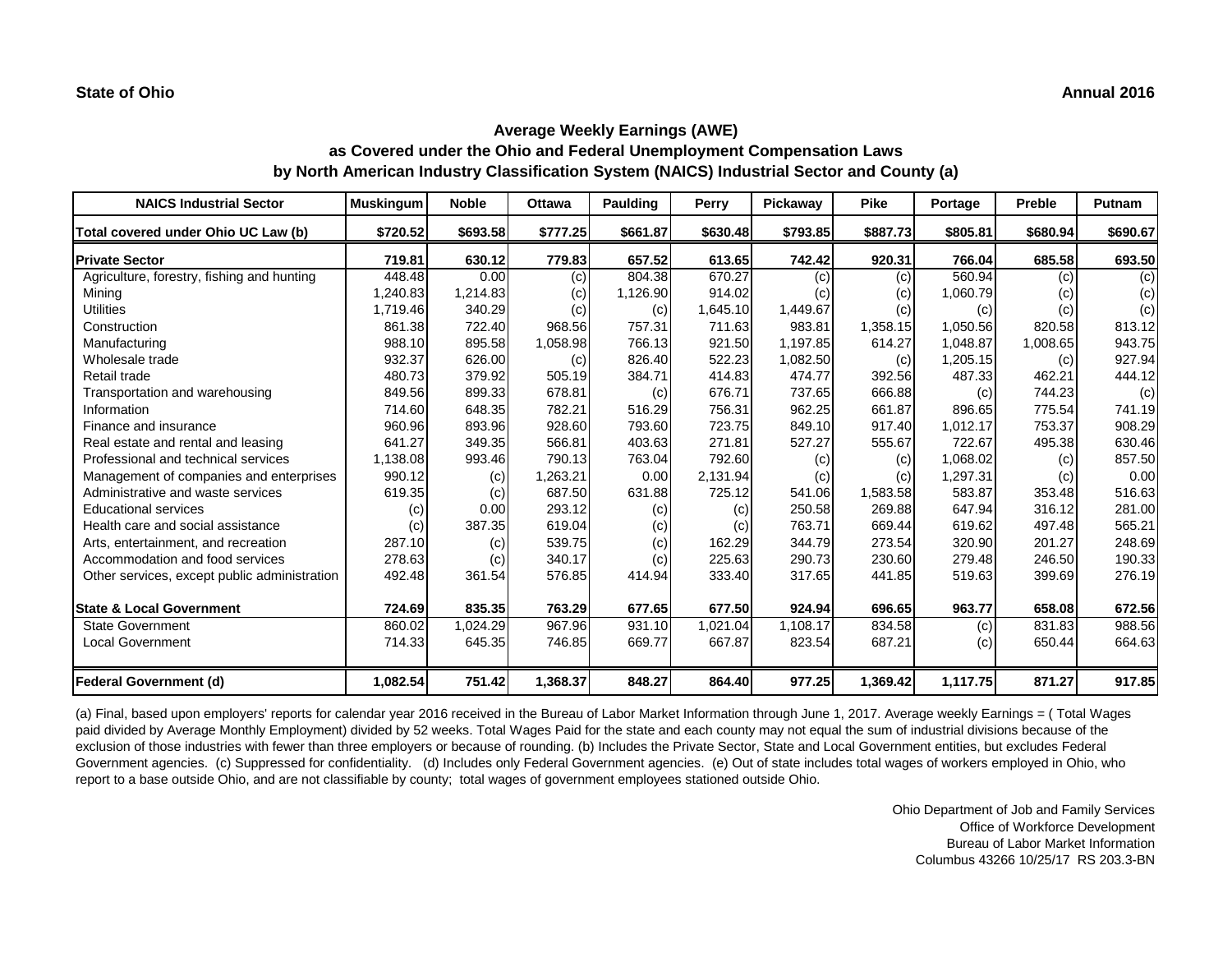| <b>NAICS Industrial Sector</b>               | <b>Richland</b> | <b>Ross</b> | <b>Sandusky</b> | <b>Scioto</b> | <b>Seneca</b> | <b>Shelby</b> | <b>Stark</b> | <b>Summit</b> | <b>Trumbull</b> | <b>Tuscarawas</b> |
|----------------------------------------------|-----------------|-------------|-----------------|---------------|---------------|---------------|--------------|---------------|-----------------|-------------------|
| Total covered under Ohio UC Law (b)          | \$692.90        | \$779.52    | \$741.50        | \$689.50      | \$676.10      | \$932.33      | \$753.10     | \$914.52      | \$771.83        | \$713.81          |
| <b>Private Sector</b>                        | 672.02          | 763.13      | 736.42          | 658.98        | 667.25        | 946.58        | 748.33       | 909.71        | 766.46          | 710.19            |
| Agriculture, forestry, fishing and hunting   | (c)             | 549.75      | (c)             | 435.90        | 482.75        | 705.04        | 599.50       | 371.23        | 560.02          | 530.00            |
| Mining                                       | (c)             | 726.75      | (c)             | 2,337.21      | 994.79        | 0.00          | 1,118.58     | 1,162.33      | 782.50          | 1,363.63          |
| <b>Utilities</b>                             | (c)             | 1,500.23    | 1,765.69        | 1,448.42      | 1,443.63      | (c)           | 1,672.31     | 1,658.31      | (c)             | 1,354.63          |
| Construction                                 | 934.96          | 814.65      | 930.42          | 824.17        | 935.77        | 1,131.00      | 1,052.42     | 1,089.08      | 898.29          | 1,238.21          |
| Manufacturing                                | 912.65          | 1,209.13    | 933.56          | 947.92        | 900.27        | 1,152.71      | 1,022.54     | 1,072.50      | 1,343.37        | 926.37            |
| Wholesale trade                              | 892.50          | 853.37      | 842.15          | 743.19        | 899.21        | 919.50        | 955.87       | 1,209.65      | (c)             | 918.08            |
| Retail trade                                 | 471.21          | 472.58      | 493.81          | 501.50        | 503.27        | 487.98        | 477.06       | 570.04        | 474.67          | 465.25            |
| Transportation and warehousing               | (c)             | 852.25      | 798.67          | 648.56        | 813.48        | (c)           | 777.69       | 884.42        | 878.42          | 847.02            |
| Information                                  | 943.27          | 972.35      | 804.77          | 759.21        | 430.29        | 1,022.69      | 783.60       | 1,193.29      | 771.00          | 794.38            |
| Finance and insurance                        | 918.90          | 887.65      | 897.58          | 827.44        | 990.48        | 1,032.69      | 1,014.79     | 1,298.63      | 900.17          | 888.90            |
| Real estate and rental and leasing           | 657.19          | 526.92      | 709.67          | 523.27        | 558.06        | 747.42        | 727.27       | 778.46        | 629.40          | 659.42            |
| Professional and technical services          | 981.87          | 660.56      | 708.92          | 963.98        | (c)           | (c)           | 1,188.65     | 1,274.62      | 730.08          | 960.56            |
| Management of companies and enterprises      | 1,968.37        | 1,155.98    | 1,347.90        | 1,119.31      | (c)           | (c)           | 1,474.02     | 1,937.62      | 1,557.90        | 773.81            |
| Administrative and waste services            | 441.67          | 438.50      | 649.17          | 606.17        | 474.12        | 527.46        | 599.21       | 553.42        | 575.92          | 552.38            |
| <b>Educational services</b>                  | 380.38          | 403.29      | (c)             | 355.63        | 618.94        | 358.19        | 567.58       | 590.87        | 507.46          | 320.25            |
| Health care and social assistance            | 751.19          | 939.73      | (c)             | 764.60        | 595.92        | 769.85        | 799.85       | 907.10        | 716.79          | 657.77            |
| Arts, entertainment, and recreation          | 257.25          | 279.94      | 301.04          | 261.56        | 219.29        | 229.65        | 362.87       | 434.92        | 240.50          | 250.17            |
| Accommodation and food services              | 267.21          | 282.79      | 249.00          | 272.02        | 233.19        | 236.69        | 282.12       | 288.54        | 261.62          | 249.37            |
| Other services, except public administration | 414.54          | 398.56      | 452.42          | 494.98        | 385.65        | 459.21        | 481.48       | 573.69        | 482.23          | 493.13            |
| <b>State &amp; Local Government</b>          | 825.23          | 851.65      | 780.87          | 811.29        | 735.98        | 789.35        | 791.21       | 958.71        | 807.54          | 737.63            |
| <b>State Government</b>                      | 1,074.08        | 1,010.08    | 1,008.90        | 986.12        | 951.10        | 1,222.13      | 1,113.75     | 1,195.58      | 1,048.50        | 976.88            |
| <b>Local Government</b>                      | 759.48          | 767.62      | 772.50          | 737.15        | 709.88        | 750.25        | 765.62       | 911.96        | 780.92          | 710.23            |
| Federal Government (d)                       | 1,202.69        | 1,275.38    | 974.96          | 1,013.17      | 933.63        | 906.50        | 1,196.00     | 1,324.62      | 1,042.21        | 1,057.52          |

(a) Final, based upon employers' reports for calendar year 2016 received in the Bureau of Labor Market Information through June 1, 2017. Average weekly Earnings = ( Total Wages paid divided by Average Monthly Employment) divided by 52 weeks. Total Wages Paid for the state and each county may not equal the sum of industrial divisions because of the exclusion of those industries with fewer than three employers or because of rounding. (b) Includes the Private Sector, State and Local Government entities, but excludes Federal Government agencies. (c) Suppressed for confidentiality. (d) Includes only Federal Government agencies. (e) Out of state includes total wages of workers employed in Ohio, who report to a base outside Ohio, and are not classifiable by county; total wages of government employees stationed outside Ohio.